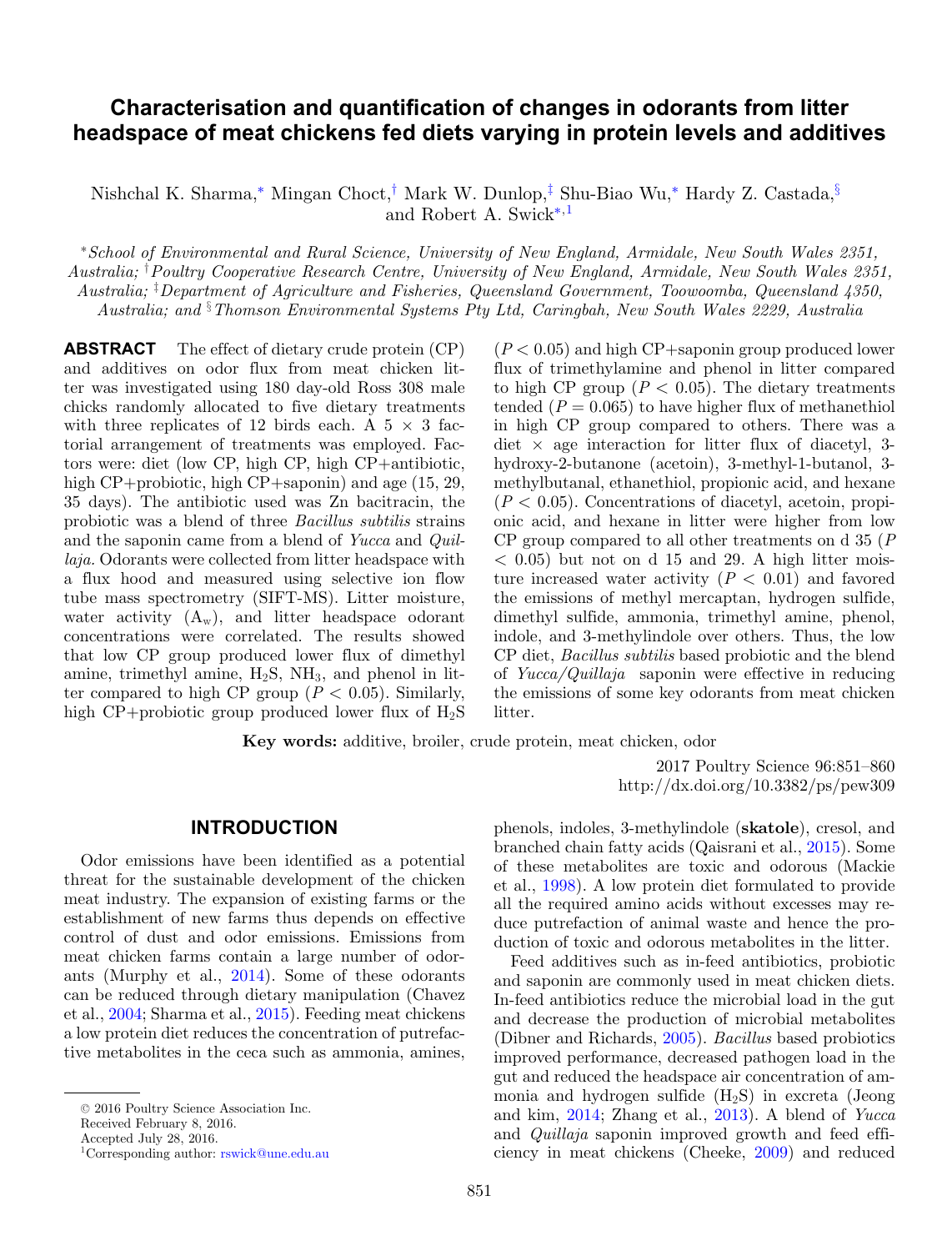ammonia emissions in laying hens (Chepete et al., [2012\)](#page-9-9). Thus, these in-feed additives may have the potential to reduce odor emissions. However, no information in the literature is available to determine whether this is the case. The objective of this experiment was to measure the effect of dietary crude protein (**CP**) level and additives on odor flux from litter at different ages of meat chickens using selective ion flow tube mass spectrometry (**SIFT-MS**).

## **MATERIALS AND METHODS**

The experimental procedures were in accordance to the animal ethics committee guidelines of University of New England, Australia. Ethics approval was granted before the studies were conducted.

# *Bird Husbandry, Experimental Design, and Diets*

A total of 180 one-day-old male Ross 308 chicks were allocated to five dietary treatments, each of which was replicated three times with 12 birds per replicate and measured at three ages. The replications were allocated in a completely randomized design. The chicks  $(35 \pm 1)$  g) were weighed before placements to ensure consistency in pen weights. Each pen measuring 1.2 m × 0.76 m represented one replicate consisting of a feeder and a double outlet cup drinker. A litter collection tray measuring  $0.46 \text{ m} \times 0.29 \text{ m} \times 0.065 \text{ m}$  was placed in each pen away from the feeder and drinker before litter was spread over the pens to cover the tray. Fresh pine shavings (Hysorb wood shavings, ECW, Australia) were used as litter and added at 10.35 kg/pen. The experiment was designed according to a  $5 \times 3$  factorial arrangement of treatments, and the main factors consisted of diet (low CP, high CP, high CP+antibiotic, high CP+probiotic, high CP+saponin) and age (15, 29, and 35 d). Two birds from each pen were culled at days 10 and 24 for other experimental purposes.

The composition of experimental diets and their calculated and analyzed nutrients are presented in Tables [1](#page-2-0) and [2.](#page-3-0) High CP and low CP diets differed by 5% CP in starter phase and 4.5% CP in grower and finisher phases. These were formulated to contain the same ratio of soybean, canola, and meat meals in all phases and similar levels of metabolizable energy and digestible amino acid contents. Low protein diets were supplemented with L-valine, L-isoleucine, L-arginine, L-lysine, D,L-methionine, and L-threonine. Zinc bacitracin (AL-BAC 150, a registered trademark of Zoetis Australia, Sydney) was used as the in-feed antibiotic at the rate of 330 g/t of feed (50 ppm active Zn bacitracin), a blend of three *Bacillus subtilis* strains (ENVIVA PRO, a registered trademark of Dupont Animal Nutrition, supplied by Feedworks Pty Ltd. Victoria, Australia) was used as a probiotic at 500 g/t to provide 150,000 cfu/g of feed and saponin came from a blend of *Yucca schidigera* and *Quillaja saponaria* (NUTRAFITO PLUS, a registered trademark of Desert King International, supplied by Feedworks Pty Ltd. Victoria, Australia) and used at  $150 g/t$  of feed. These additives were added by replacing equal amounts of wheat in the formulation. Feed was mixed and pelleted at 65◦C at the University of New England, Australia. Feed was provided in three phases: starter (0 to 10 d), grower (10 to 24 d), and finisher  $(24$ to 35 d). All feeds were in crumble form to 10 d and in pellet form thereafter until at 35 d. Feed and water were provided *ad libitum* throughout the study. The lighting program followed the recommendations set forth in the Ross 308 breed management manual (Aviagen, [2014\)](#page-9-10).

# *Flux Hood*

A modified United States Environmental Protection Agency type flux hood (Figure [1\)](#page-3-1) was constructed using a 560 mL, dome-shaped, stainless steel bowl that had an internal diameter of 156 mm that covered a surface area of 0.0191 m<sup>2</sup> (Kienbusch, [1986\)](#page-9-11). Teflon tubes  $(1/8)$ " outer diameter) and stainless steel fittings (Swagelock Eastern Australia, Melbourne VIC) were used to construct all the inlet and outlet lines in the flux hood. For uniform incoming airflow distribution inside the flux hood, a 1/8" teflon tube, approximately 295 mm long, was positioned around the inner circumference of the hood and had four holes drilled in it. A short outlet tube (1/8" teflon tube) 260 mm long passed from the hood and connected to the SIFT-MS. A vent was constructed on top of the hood with a 55 mm length and 1/8" teflon tube to prevent pressure fluctuations within the hood.

# *Litter Collection Trays*

The collection trays were carefully removed from each pen without disturbing the litter surface. The trays were covered with aluminium foil and immediately transferred to the laboratory under controlled conditions of 21 $°C$  ( $\pm 1$ °C) with continuous air ventilation. Immediately before odorant analysis, the aluminium foil was removed and the sample litter tray was covered with the fabricated flux hood. The flux hood was purged with ultra-high purity Nitrogen gas (Nitrogen 99.99%, BOC Limited, Australia) at 500 mL/min until the gases under it reached the equilibrium concentration. The other end of the fluxhood was connected to the SIFT-MS, which drew the gas sample at 14 mL/min. Measurements were taken at two different points in the tray and averaged to get a single value. The trays were put back to the respective pens immediately after odorant measurements without disturbing the litter surface. After each measurement, the SIFT-MS was flushed with the ultra-high purity  $N_2$  gas for 8 min to prevent cross contamination within the sampling lines or instrument. Background measurements were done using the same  $N_2$  gas.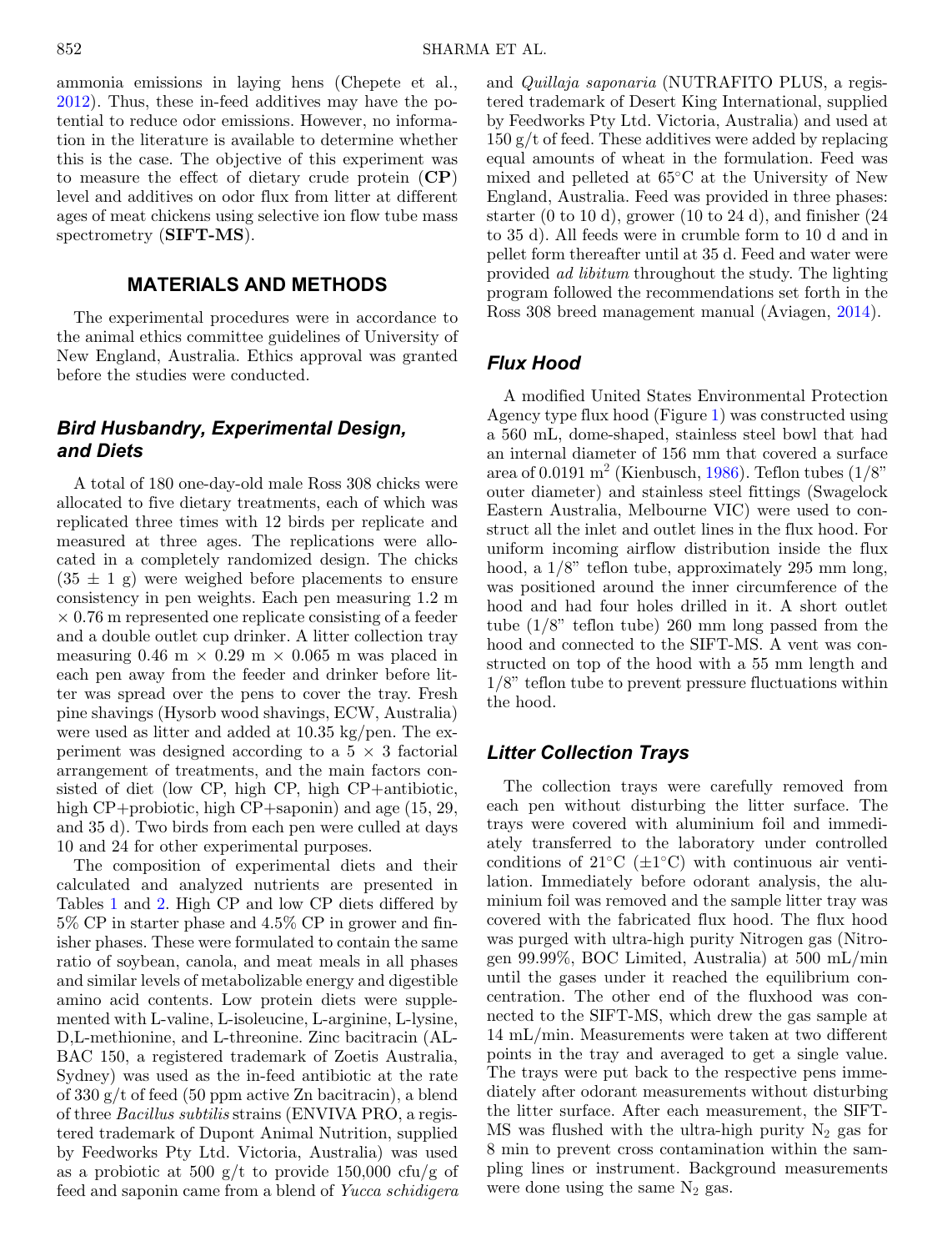#### DIET AND ODOR EMISSIONS IN MEAT CHICKENS 853

<span id="page-2-0"></span>

|                                     |                          | High CP  |                          |                | Low CP |                          |
|-------------------------------------|--------------------------|----------|--------------------------|----------------|--------|--------------------------|
| Ingredients, %                      | Starter                  | Grower   | Finisher                 | Starter        | Grower | Finisher                 |
| Wheat                               | 50.2                     | 52.8     | 58.4                     | 66.9           | 69.7   | 73.4                     |
| Soybean meal                        | 30.2                     | 23.7     | 23.1                     | 18.6           | 13.9   | 13.4                     |
| Canola meal                         | 9.45                     | 13.1     | 8.16                     | 5.84           | 7.69   | 4.73                     |
| Meat meal                           | 5.40                     | 4.08     | 4.26                     | 3.34           | 2.40   | 2.47                     |
| Canola oil                          | 3.42                     | 4.95     | 4.67                     | 1.71           | 2.95   | 3.05                     |
| Limestone                           | 0.37                     | 0.40     | 0.37                     | 0.70           | 0.71   | 0.69                     |
| Dicalcium phosphate                 | 0.03                     | 0.19     | 0.05                     | 1.03           | 0.81   | 0.68                     |
| Salt                                | 0.21                     | 0.15     | 0.15                     | 0.23           | 0.17   | 0.17                     |
| Na bicarbonate                      | 0.20                     | 0.20     | 0.20                     | 0.19           | 0.20   | 0.20                     |
| D.L-methionine                      | 0.15                     | 0.13     | 0.14                     | 0.27           | 0.25   | 0.24                     |
| L-Lysine HCl                        | 0.004                    | 0.03     | $\equiv$                 | 0.43           | 0.43   | 0.37                     |
| L-Threonine                         | 0.03                     | 0.04     | 0.08                     | 0.20           | 0.21   | 0.20                     |
| L-Arginine                          | $\overline{\phantom{0}}$ | $\equiv$ | 0.18                     | 0.10           | 0.15   | 0.12                     |
| L-Valine                            |                          |          | $\overline{\phantom{0}}$ | 0.02           | 0.03   | $\overline{\phantom{0}}$ |
| L-Isoleucine                        |                          |          |                          | $\overline{a}$ | 0.02   | Ľ.                       |
| Vitamin-mineral premix <sup>1</sup> | 0.20                     | 0.20     | 0.20                     | 0.20           | 0.20   | 0.20                     |
| Choline Cl, 60%                     | 0.06                     | 0.06     | 0.04                     | 0.09           | 0.09   | 0.07                     |
| Xylanase powder <sup>2</sup>        | 0.05                     | 0.05     | 0.05                     | $0.05\,$       | 0.05   | $0.05\,$                 |
| Salinomycin <sup>3</sup>            | 0.05                     | 0.05     |                          | 0.05           | 0.05   |                          |
| Calculated nutrients                |                          |          |                          |                |        |                          |
| ME, MJ/kg                           | 12.3                     | 12.8     | 13.0                     | 12.3           | 12.8   | 13.0                     |
| Crude protein                       | 26.0                     | 24.0     | 23.0                     | 21.0           | 19.5   | 18.4                     |
| Crude fibre                         | 2.97                     | 3.08     | 2.82                     | 2.69           | 2.74   | 2.58                     |
| dLysine                             | 1.20                     | 1.10     | 1.00                     | 1.20           | 1.10   | 1.00                     |
| $dM+C$                              | 0.84                     | 0.80     | 0.76                     | 0.84           | 0.80   | 0.76                     |
| dArginine                           | 1.57                     | 1.41     | 1.52                     | 1.26           | 1.19   | 1.10                     |
| dIsoleucine                         | 0.99                     | 0.90     | 0.87                     | 0.78           | 0.74   | 0.69                     |
| dThreonine                          | 0.77                     | 0.73     | 0.72                     | 0.77           | 0.73   | 0.70                     |
| dValine                             | 1.14                     | 1.05     | 1.00                     | 0.92           | 0.85   | 0.79                     |
| Ca                                  | 0.95                     | 0.85     | 0.80                     | 0.99           | 0.85   | 0.80                     |
| Total P                             | 0.79                     | 0.76     | 0.71                     | 0.81           | 0.72   | 0.68                     |
| Av. P                               | 0.47                     | 0.43     | 0.40                     | 0.52           | 0.43   | 0.40                     |
| Na                                  | 0.21                     | 0.18     | 0.18                     | 0.21           | 0.18   | 0.18                     |
| $_{\rm K}$                          | 1.04                     | 0.94     | 0.90                     | 0.80           | 0.73   | 0.70                     |
| Cl                                  | 0.20                     | 0.16     | 0.16                     | 0.30           | 0.25   | 0.24                     |
| $dEB4$ , mEq                        | 300                      | 273      | 263                      | 211            | 194    | 189                      |

1Vitamin-Mineral concentrate supplied per kilogram of diet: retinol, 12,000 IU; cholecalciferol, 5,000 IU; tocopheryl acetate, 75 mg, menadione, 3 mg; thiamine, 3 mg; riboflavin, 8 mg; niacin, 55 mg; pantothenate, 13 mg; pyridoxine, 5 mg; folate, 2 mg; cyanocobalamine, 16 μg; biotin, 200 μg; cereal-based carrier, 149 mg; mineral oil, 2.5 mg; Cu (sulphate), 16 mg; Fe (sulphate), 40 mg; I (iodide), 1.25 mg; Se (selenate), 0.3 mg; Mn (sulphate and oxide), 120 mg; Zn (sulphate and oxide), 100 mg; cereal-based carrier, 128 mg; mineral oil, 3.75 mg. 2Feedzyme XBC 1000 (Feedworks, Australia).

3Sacox 120 (coccidiostat).

<sup>4</sup>dEB (dietary electrolyte balance) =  $Na^+ + K^+ - Cl^-$ .

#### *SIFT-MS Measurement of Odorants*

Emissions of odorants from the sample litter headspace were measured at 15, 29, and 35 days using SIFT-MS (Figure [2,](#page-4-0) Voice 200 SYFT technologies, Christchurch, New Zealand). A method containing 27 compounds, previously identified as key odorants in poultry litter (Murphy et al., [2014\)](#page-9-0), was developed using the selected ion method scan mode and method development software (LabSyft) of the Voice 200. The targeted compounds were: 2,3-butanedione (diacetyl), 3-methyl-1-butanol, total butanol (1-butanol + 2-butanol), 3-methylbutanal, 3-methylindole (skatole), 3-hydroxy-2-butanone (**acetoin**), acetic acid, benzene, butanoic acid, 2-butanone, dimethyl disulfide (**DMDS**), dimethyl sulfide (**DMS**), dimethyl trisulfide (**DMTS**), ethyl mercaptan (**EM**), hexane, hydrogen sulfide  $(H_2S)$ , indole, methylamine, methyl mercaptan  $(MM)$ , naphthalene, total cresol (p-cresol + m-cresol), phenol, propionic acid, trimethylamine, am-

monia, methylamine, and dimethylamine. The scan duration was 130 s. The scans were repeated until the measured concentration of the compounds reached equilibrium. Prior to each analysis, the SIFT-MS was run with standard gases which included ethylbenzene, tetrafluorobenzene, toluene, hexafluorobenzene, ethylene, octafluorotoluene, benzene, and isobutene to ensure the instrument's mass-calibration and quantification for these compounds was consistent for each measurement session. A reconfigured sample inlet system was designed to allow a bypass flow system to let the sample gas flow continuously through the inlet. This inlet design was to ensure a minimal sample loss and to retain sample integrity.

#### *Litter Water Activity and Moisture Content*

At d 29, approximately 10 g of litter was sampled from the tray before odorant measurements to measure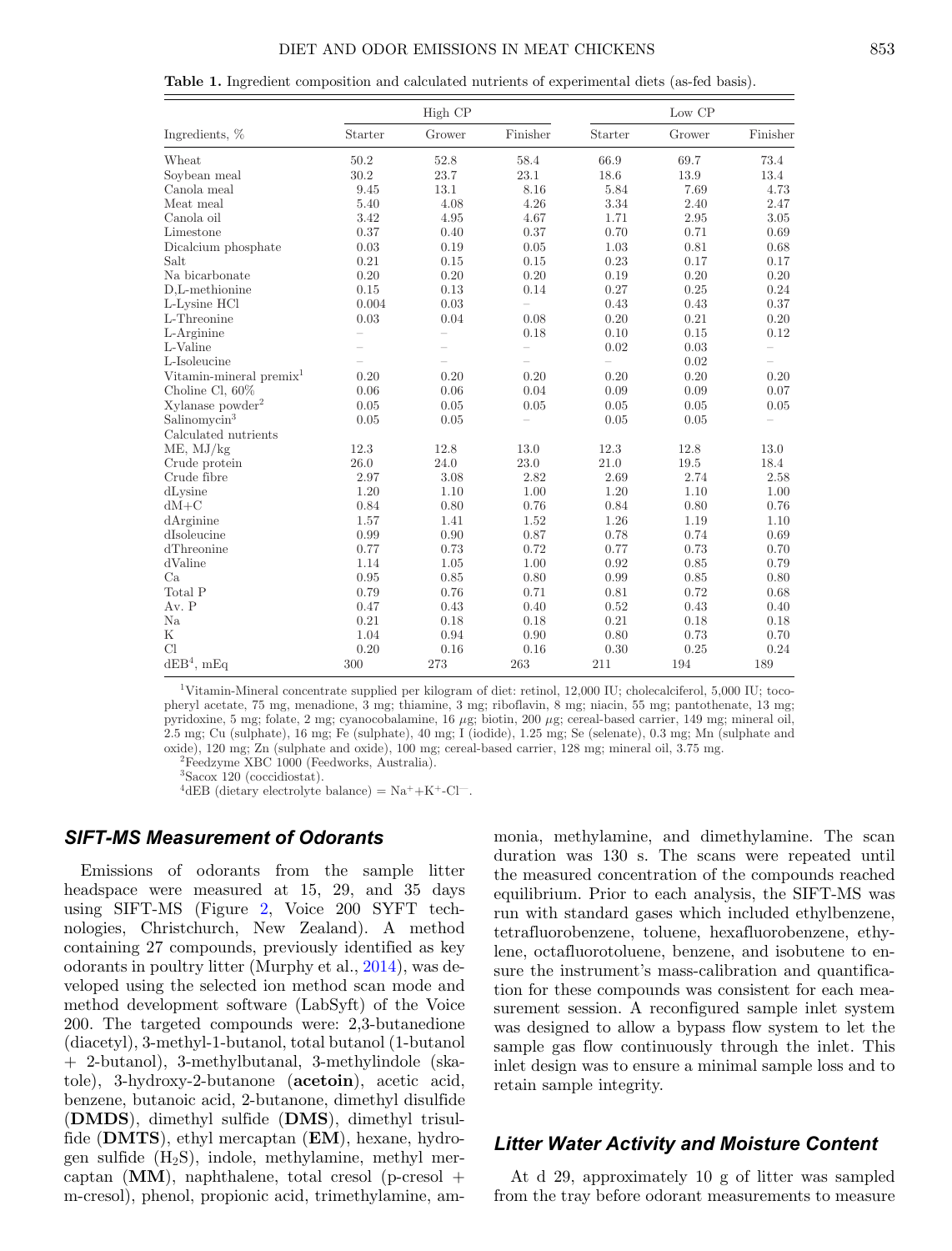<span id="page-3-0"></span>**Table 2.** Analyzed nutrients of experimental diets (as-fed basis).

|                       |         | High CP |          |         | Low CP |          |
|-----------------------|---------|---------|----------|---------|--------|----------|
| Analyzed nutrients, % | Starter | Grower  | Finisher | Starter | Grower | Finisher |
| Dry matter            | 91.4    | 90.3    | 91.0     | 91.2    | 91.4   | 91.1     |
| Gross energy, $MJ/kg$ | 17.6    | 17.7    | 17.8     | 17.0    | 17.4   | 17.5     |
| Crude protein         | 27.0    | 25.7    | 23.3     | 22.9    | 20.3   | 19.5     |
| Crude fibre           | 2.99    | 3.32    | 2.99     | 2.97    | 2.68   | 2.85     |
| Lysine                | 1.41    | 1.35    | 1.15     | 1.38    | 1.26   | 1.12     |
| $M+C$                 | 0.90    | 0.85    | 0.82     | 0.90    | 0.84   | 0.81     |
| Threonine             | 0.96    | 0.93    | 0.84     | 0.92    | 0.83   | 0.78     |
| Arginine              | 1.58    | 1.48    | 1.47     | 1.32    | 1.18   | 1.12     |
| Valine                | 1.25    | 1.21    | 1.04     | 1.04    | 0.90   | 0.84     |
| Isoleucine            | 1.08    | 1.03    | 0.89     | 0.87    | 0.77   | 0.70     |
| Leucine               | 1.86    | 1.80    | 1.56     | 1.55    | 1.31   | 1.18     |
| Phenylalanine         | 1.20    | 1.15    | 1.00     | 1.00    | 0.84   | 0.78     |
| Tyrosine              | 0.65    | 0.61    | 0.54     | 0.53    | 0.44   | 0.37     |
| Glycine               | 1.45    | 1.37    | 1.25     | 1.15    | 0.95   | 0.93     |
| Alanine               | 1.19    | 1.13    | 0.99     | 0.94    | 0.79   | 0.68     |
| Tryptophan            | 0.35    | 0.36    | 0.33     | 0.29    | 0.26   | 0.21     |
| Ca                    | 1.00    | 0.93    | 0.92     | 1.09    | 0.95   | 0.89     |
| Total P               | 0.76    | 0.79    | 0.69     | 0.78    | 0.73   | 0.71     |
| Na                    | 0.19    | 0.18    | 0.18     | 0.19    | 0.18   | 0.18     |
| K                     | 1.11    | 1.05    | 0.93     | 0.84    | 0.75   | 0.73     |
| Cl                    | 0.15    | 0.15    | 0.15     | 0.30    | 0.25   | 0.25     |
| Mg                    | 0.23    | 0.24    | 0.21     | 0.20    | 0.20   | 0.19     |
| S                     | 0.31    | 0.32    | 0.28     | 0.28    | 0.28   | 0.28     |
| $dEB1$ , mEq          | 324     | 304     | 274      | 213     | 199    | 194      |
| $dEB^2$ , mEq         | 320     | 302     | 273      | 203     | 189    | 176      |

<sup>1</sup>dEB (dietary electrolyte balance) = Na<sup>+</sup>+K<sup>+</sup>-Cl<sup>-</sup>.<br><sup>2</sup>dEB = Na<sup>+</sup>+K<sup>+</sup>+Mg<sup>2+</sup>-Cl<sup>-</sup>-S<sup>2</sup>.

<span id="page-3-1"></span>

Figure 1. Flux hood outer view (left) and inner view (right).

litter water activity  $(\mathbf{A}_{\mathbf{w}})$  using tuneable diode laser water activity meter (AquaLab-TDL, Decagon Devices Inc, Pullman, WA, USA). After  $A_w$  measurements, the sample was stored in an airtight container and refrigerated for 8 hours before measuring the moisture content. At day 35, immediately after odorant measurements, a sample of the same surface litter was placed in a tightly sealed plastic container and stored refrigerated for 8 hours before measuring the moisture content. Correlation between the moisture content of litter and the odorant concentration values was analyzed. Litter moisture and pH were also measured separately at d 35 from the pens housing birds fed the high CP and low CP diets.

# *Chemical and Gross Energy Analysis*

Dry matter contents of diets and litter were determined by subjecting samples to forced air at 105◦C for 48 hours. Litter pH was determined by mixing litter and de-ionised water in a ratio of 1:5 with a pH meter (EcoScan 5/6 pH meter, Eutech Instrument Pte Ltd; Singapore). Nitrogen contents of feeds were determined on a 0.25 g sample with a combustion analyzer (Leco model FP-2000 N analyzer, Leco Corp., St. Joseph, MI) using EDTA as a calibration standard, with CP being calculated by multiplying percentage N by a correction factor (6.25). Analysis of feed for crude fibre, amino acids and Cl was conducted at Experimental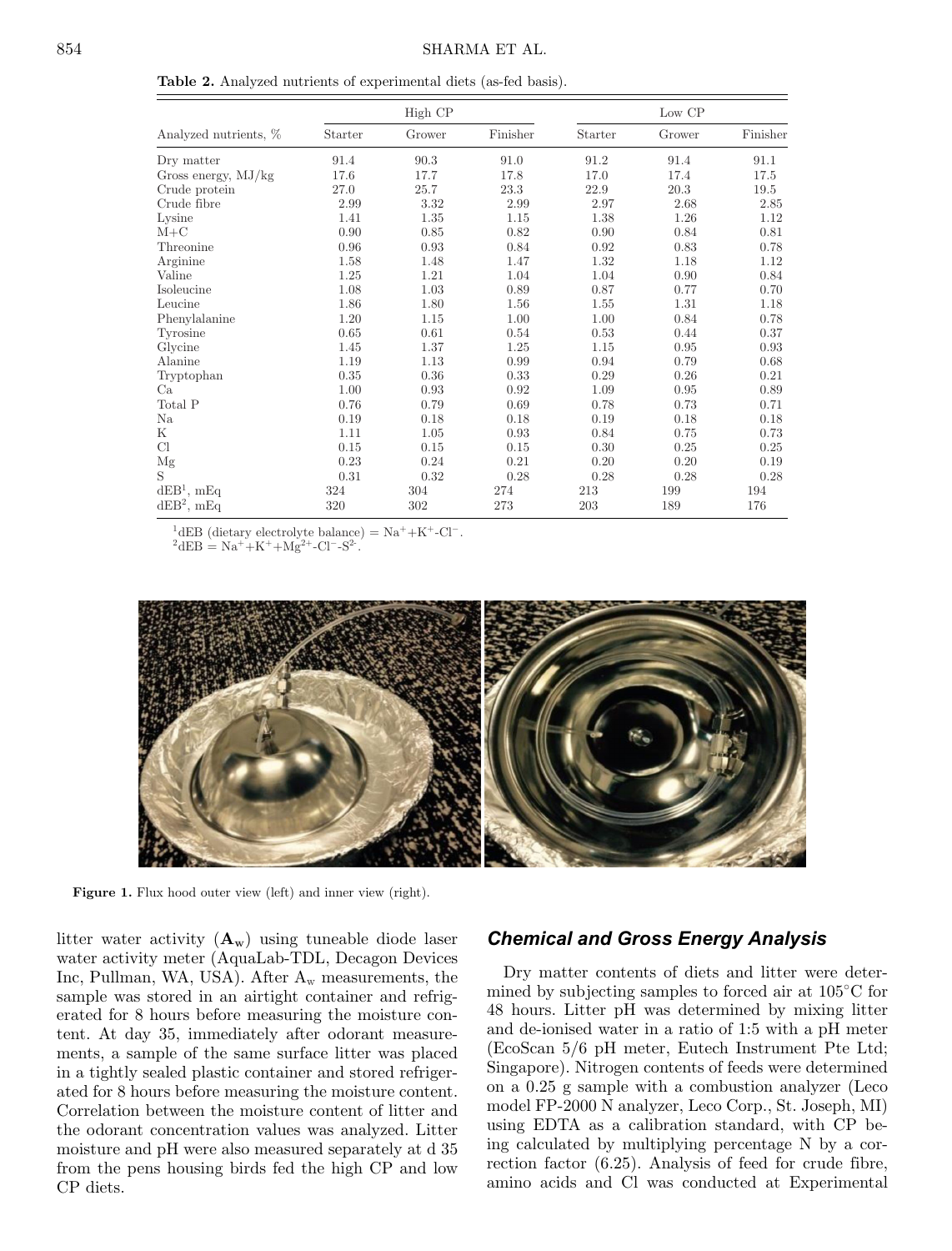<span id="page-4-0"></span>

**Figure 2.** Measurement of odorants from litter headspace using flux hood and SIFT-MS.

Research Station, University of Missouri, USA. Minerals in the feed were analysed using inductively coupled plasma optical emission spectrometer (ICP-OES, Model- 725 radial viewed). Gross energy contents of feeds were determined on a 0.5 g sample using an adiabatic bomb calorimeter (IKA Werke, C7000, GMBH and Co., Staufen, Germany) with benzoic acid as standard.

#### *Statistical Analysis*

Odorant concentrations were analyzed following a 5  $\times$  3 factorial arrangement using JMP statistical software version 8 (SAS Institute Inc, Cary, NC) to test the main effects of diet, age and their interactions. Odorant concentrations were not normally distributed and thus were transformed to a base 10 logarithm before analysis. Data were subjected to two-way ANOVA with repeated measures, and means were separated by Tukey's HSD test at a probability level of 0.05. Pearson correlation coefficients and associated significance were generated using JMP software to determine the relationship between litter moisture content and odorants. The relationship between litter moisture content and  $A_w$  was investigated by non-linear (exponential) regression analysis using JMP software.

# **RESULTS**

#### *Feed Analysis*

The nutrient contents of finished feeds are presented in Tables [1](#page-2-0) and [2.](#page-3-0) The analyzed CP was 1 to 2% higher than the calculated values but the trend was similar across all the treatments. The analyzed total amino acid contents in the high CP diets were higher than the low CP diets but the calculated digestible amino acid contents were nearly identical. The dietary electrolyte balance ( $dEB$ ) calculated as Na<sup>+</sup>+K<sup>+</sup>-Cl<sup>-</sup> and dEB with Mg and S calculated as  $Na^+ + K^+ + Mg^{2+} - Cl^-$ 

S2<sup>−</sup> were nearly identical within each diet but varied across diets. The high CP diets had both forms of dEB approximately 100 higher than the low CP diet in all starter, grower and finisher phases. The S content in the high CP diet was 0.03/0.04 percentage points higher in starter/grower phases but similar in the finisher phase.

### *Odorants from Litter Headspace*

The odorants under the fluxhood in the litter headspace reached equilibrium concentration after 7 to 8 scans in 15 to 20 mins.

*a) Sulfur Compounds, Phenolic Compounds, Amines, and Ammonia.* The effect of diets on concentrations of odorants belonging to the group of sulfur compounds, phenolic compounds, amines, and ammonia are presented in Table [3.](#page-5-0) Dimethyl amine, trimethyl amine, H2S, ammonia, and phenol were produced at lower levels in litter of the pens housing birds fed the low CP diet compared to those fed the high CP diet (*P*  $< 0.05$ ). Birds fed the high CP diet with probiotic produced lower concentration of  $H_2S$  ( $P < 0.05$ ) in litter than those fed the high CP diet but the level was similar to those fed the low CP diet. Antibiotic addition to the high CP diet had no effect on the release of odorants compared to the high CP only diet  $(P > 0.05)$ . Similarly, birds fed the high CP diet with saponin produced a lower concentration of trimethylamine and phenol in litter compared to those fed the high CP diet  $(P < 0.05)$ but the concentrations of these odorants were similar to those fed the low CP diet. The dietary treatments tended to have a significant effect on the concentration of MM  $(P = 0.065)$  and the highest value was observed in the litter of the birds fed the high CP diet. Dietary treatments had no effect on the concentrations of DMS, DMDS, DMTS, methyl amine and total cresol in litter  $(P > 0.05)$ .

There was an effect of age on concentrations of sulfur compounds, phenolic compounds, amines, and ammonia in litter (Table [3\)](#page-5-0). Among the amines, the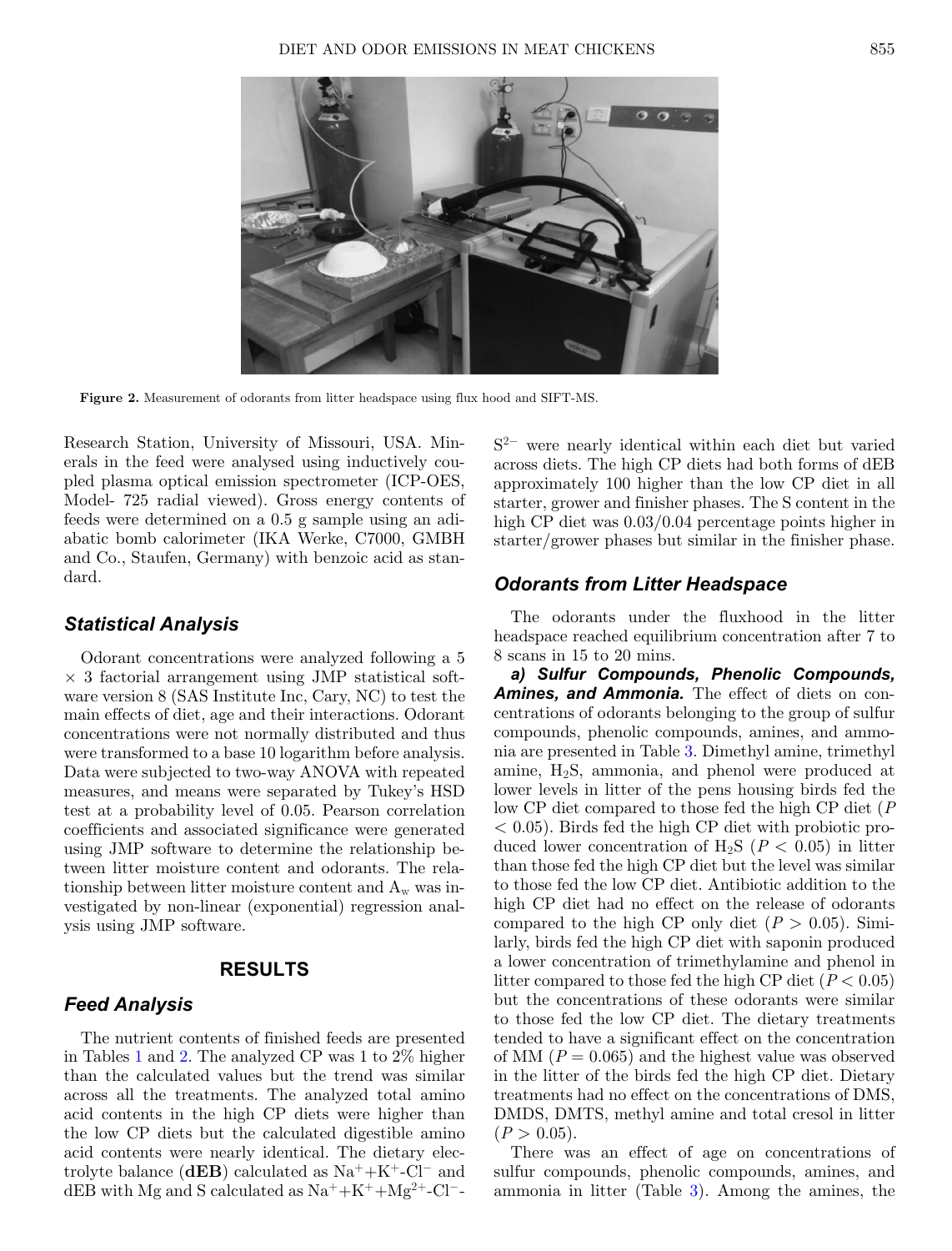<span id="page-5-0"></span>**Table 3.** Main effect of diet or age on the concentration of odorants belonging to the group of sulfur compounds, phenolic compounds, amines, and ammonia  $(\log_{10} \mu \text{gm}^{-3})$ .<sup>1</sup>

|                                           | Odorants            |                       |                        |                     |                     |                    |                    |                    |                    |                    |                              |
|-------------------------------------------|---------------------|-----------------------|------------------------|---------------------|---------------------|--------------------|--------------------|--------------------|--------------------|--------------------|------------------------------|
| Treatments                                | Dimethyl<br>sulfide | Dimethyl<br>disulfide | Dimethyl<br>trisulfide | Hydrogen<br>Sulfide | Methyl<br>mercaptan | Methyl<br>amine    | Dimethyl<br>amine  | Trimethyl<br>amine | Ammonia            | Phenol             | Total<br>cresol <sup>5</sup> |
| Diet                                      |                     |                       |                        |                     |                     |                    |                    |                    |                    |                    |                              |
| Low CP                                    | 1.059               | 0.289                 | 0.654                  | 0.714 <sup>b</sup>  | $0.757^{\rm b}$     | 0.823              | 0.859 <sup>b</sup> | 1.536 <sup>b</sup> | 2.067 <sup>b</sup> | 0.683 <sup>b</sup> | 0.746                        |
| High CP                                   | 1.186               | 0.361                 | 0.670                  | $1.241^{\rm a}$     | $0.932^{\rm a}$     | 0.854              | 1.028 <sup>a</sup> | 1.819 <sup>a</sup> | $2.517^{\rm a}$    | $0.757^{\rm a}$    | 0.776                        |
| High $\text{CP}+$ antibiotic <sup>2</sup> | 1.214               | 0.349                 | 0.704                  | $1.167^{\rm a}$     | $0.879^{a,b}$       | 0.845              | $1.047^{\rm a}$    | $1.853^{\rm a}$    | $2.421^{\rm a}$    | $0.713^{a,b}$      | 0.809                        |
| High $CP +$ probiotic <sup>3</sup>        | 1.150               | 0.306                 | 0.635                  | 0.870 <sup>b</sup>  | $0.832^{a,b}$       | 0.846              | $0.960^{a,b}$      | $1.687^{\rm a,b}$  | $2.329^{a,b}$      | $0.712^{a,b}$      | 0.802                        |
| High $CP +$ saponin <sup>4</sup>          | 1.075               | 0.302                 | 0.641                  | $1.027^{a,b}$       | 0.717 <sup>b</sup>  | 0.826              | $0.892^{a,b}$      | 1.569 <sup>b</sup> | $2.211^{a,b}$      | 0.666 <sup>b</sup> | 0.732                        |
| <b>SEM</b>                                | 0.063               | 0.025                 | 0.020                  | 0.137               | 0.051               | 0.013              | 0.050              | 0.065              | 0.111              | 0.021              | 0.027                        |
| Age                                       |                     |                       |                        |                     |                     |                    |                    |                    |                    |                    |                              |
| 15d                                       | 0.744 <sup>b</sup>  | 0.302                 | $0.811^{\rm a}$        | $0.525^{\rm b}$     | 0.526c              | $0.941^{\rm a}$    | 0.781c             | 1.088c             | 1.373c             | $0.771^{\rm a}$    | 0.800                        |
| 29d                                       | $1.286^{\rm a}$     | 0.327                 | 0.602 <sup>b</sup>     | 0.609 <sup>b</sup>  | $0.872^{\rm b}$     | 0.829 <sup>b</sup> | $0.972^b$          | 1.896 <sup>b</sup> | 2.412 <sup>b</sup> | $0.682^{b}$        | 0.762                        |
| 35d                                       | $1.381^{\rm a}$     | 0.336                 | 0.571 <sup>b</sup>     | $1.877^{\rm a}$     | $1.133^{a}$         | 0.747c             | $1.119^{a}$        | $2.094^{\rm a}$    | $3.142^{\rm a}$    | $0.665^{\rm b}$    | 0.757                        |
| <b>SEM</b>                                | 0.049               | 0.019                 | 0.016                  | 0.106               | 0.040               | 0.023              | 0.039              | 0.051              | 0.086              | 0.017              | 0.021                        |
| $P$ -value                                |                     |                       |                        |                     |                     |                    |                    |                    |                    |                    |                              |
| Diet                                      | 0.369               | 0.188                 | 0.214                  | 0.045               | 0.065               | 0.333              | 0.045              | < 0.01             | 0.047              | 0.041              | 0.265                        |
| Age                                       | 0.001               | 0.444                 | 0.001                  | 0.001               | 0.001               | 0.001              | 0.001              | 0.001              | 0.001              | < 0.01             | 0.311                        |
| Diet $\times$ age                         | 0.625               | 0.501                 | 0.314                  | 0.475               | 0.829               | 0.732              | 0.364              | 0.590              | 0.700              | 0.291              | 0.091                        |

<sup>a-c</sup>within each treatment factor, means in the same column with a different superscript differ significantly ( $P < 0.05$ ).<br><sup>1</sup> concentrations were measured in a flux hood placed on meat chicken litter and flushed with 500

<sup>4</sup>a blend of *Yucca schidigera* and *Quillaja saponaria*, NUTRAFITO PLUS (Desert King International).<sup>5</sup> p-cresol+m-cresol.

<span id="page-5-1"></span>



**Figure 3.** Comparison of litter headspace concentration of sulfur odorants at different ages.

concentrations of dimethyl amine and trimethyl amine increased  $(P < 0.01)$  whereas the methylamine concentration decreased  $(P < 0.01)$  with age. Among the phenolic compounds, the concentrations of phenol in litter decreased as the birds aged  $(P < 0.01)$  whereas total cresol remained constant throughout the study period  $(P > 0.05)$ . The concentration of ammonia in litter increased with age and the highest concentration was observed at d  $35$  ( $P < 0.01$ ). The comparison of concentrations of sulfur odorants in litter at three different ages are presented in Figure [3.](#page-5-1) The concentration of DMS increased at d 29 and then remained constant at d 35. Hydrogen sulfide concentration remained similar at d 15 and 29 but increased at d 35. The concentration of MM increased in litter as the birds aged from 15 to 35 days. The concentrations of DMTS and EM decreased with age  $(P < 0.01)$  and DMDS did not change with age  $(P > 0.05)$ .

*b) Compounds Belonging to the Group of Alcohols, Aldehydes, Ketones, Indoles, Short Chain Fatty Acids, and Benzene.* There was no effect of diet on the emissions of total butanol, 2-butanone, indole, skatole, acetic acid, and butanoic acid (Table [4\)](#page-6-0). In contrast, the birds fed the high CP diet with saponin produced a lower concentration of benzene in litter  $(P < 0.05)$  than those fed the high CP diet but the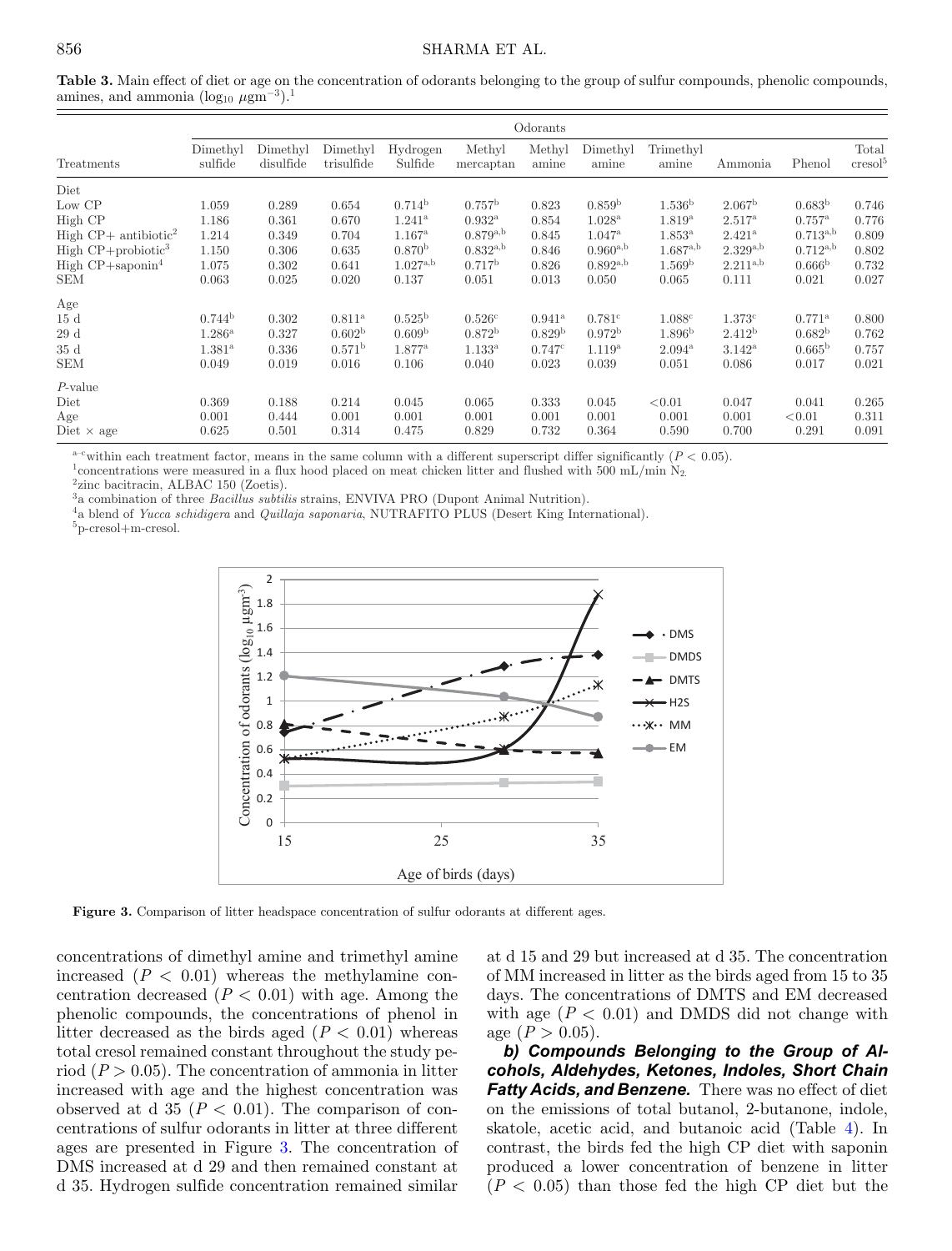<span id="page-6-0"></span>**Table 4.** Main effect of diet or age on the concentration of odorants belonging to the group of alcohols, ketones, indolic compounds, SCFAs, and others  $(\log_{10} \mu \text{gm}^{-3})$ .<sup>1</sup>

|                                    |                            |                 |                    | Odorants           |                    |                    |                 |
|------------------------------------|----------------------------|-----------------|--------------------|--------------------|--------------------|--------------------|-----------------|
| Treatments                         | Total butanol <sup>5</sup> | $2$ -butanone   | Indole             | Skatole            | Acetic acid        | Butanoic acid      | Benzene         |
| Diet                               |                            |                 |                    |                    |                    |                    |                 |
| Low CP                             | 1.398                      | 1.529           | 0.308              | 0.361              | 2.260              | 1.709              | $0.531^{b,c}$   |
| High CP                            | 1.472                      | 1.631           | 0.396              | 0.424              | 1.909              | 1.608              | $0.578^{a,b}$   |
| High $CP+$ antibiotic <sup>2</sup> | 1.250                      | 1.421           | 0.372              | 0.406              | 2.002              | 1.708              | $0.552^{a-c}$   |
| High $CP +$ probiotic <sup>3</sup> | 1.409                      | 1.502           | 0.376              | 0.359              | 1.948              | 1.663              | $0.633^{\rm a}$ |
| High $CP +$ saponin <sup>4</sup>   | 1.199                      | 1.375           | 0.325              | 0.351              | 2.122              | 1.681              | $0.468^{\circ}$ |
| <b>SEM</b>                         | 0.103                      | 0.110           | 0.037              | 0.037              | 0.121              | 0.061              | 0.034           |
| Age                                |                            |                 |                    |                    |                    |                    |                 |
| 15d                                | 1.118 <sup>b</sup>         | $0.965^{\rm b}$ | $0.409^{\rm a}$    | $0.450^{\rm a}$    | $2.512^{\rm a}$    | $1.914^{\rm a}$    | $0.518^{\rm b}$ |
| 29d                                | $1.500^{\rm a}$            | $1.781^{\rm a}$ | 0.288 <sup>b</sup> | 0.324 <sup>b</sup> | 2.164 <sup>b</sup> | 1.698 <sup>b</sup> | $0.524^{\rm b}$ |
| 35d                                | $1.418^{\rm a}$            | $1.728^{\rm a}$ | $0.369^{a,b}$      | $0.365^{a,b}$      | 1.469c             | 1.408c             | $0.614^{\rm a}$ |
| <b>SEM</b>                         | 0.080                      | 0.086           | 0.029              | 0.029              | 0.091              | 0.048              | 0.026           |
| $P$ -value                         |                            |                 |                    |                    |                    |                    |                 |
| Diet                               | 0.319                      | 0.523           | 0.361              | 0.525              | 0.207              | 0.749              | 0.020           |
| Age                                | 0.004                      | 0.001           | 0.012              | 0.010              | 0.001              | 0.001              | 0.035           |
| Diet $\times$ age                  | 0.356                      | 0.466           | 0.244              | 0.366              | 0.444              | 0.176              | 0.305           |

<sup>a-c</sup>within each treatment factor, means in the same column with a different superscript differ significantly ( $P < 0.05$ ).<br><sup>1</sup> concentrations were measured in a flux hood placed on meat chicken litter and flushed with 500

 $^4$ a blend of *Yucca schidigera* and *Quillaja saponaria*, NUTRAFITO PLUS (Desert King International).  $^{5}$ 1-butanol+2-butanol.

concentration was similar to that in the low CP diet group. The concentrations of total butanol and 2 butanone increased at d 29 and then remained constant until d 35. The concentrations of indole and skatole were similar at d 15 and 35 but their concentrations were lower at d 29 compared to d 15  $(P < 0.05)$ . Acetic acid and butanoic acid concentrations in litter decreased with age  $(P < 0.01)$  whereas the benzene concentration increased at d 35 compared to days 15 or 29  $(P < 0.05)$ .

Table [5](#page-7-0) shows the interaction between diet and age on the concentrations of 2,3-butanedione, acetoin, 3 methyl-1-butanol, 3-methylbutanal, ethyl mercaptan, propionic acid, and hexane  $(P < 0.05)$ . Concentrations of 2,3-butanedione, acetoin, propionic acid, and hexane in litter were higher from the birds fed the low CP diet compared to all other treatments on d  $35$  ( $P < 0.05$ ) but not on days 15 and 29. The low CP diet and the high CP diet with saponin produced higher levels of 3 methyl-1-butanol and ethyl mercaptan in litter at d 35 compared to other diets  $(P < 0.05)$ .

# *Litter Moisture Content and Odorants*

The correlation between litter moisture and odorants is presented in Table [6.](#page-8-0) Of the sulfur compounds, only methyl mercaptan ( $r = 0.453$ ,  $P < 0.01$ ), hydrogen sulfide ( $r = 0.482$ ,  $P < 0.01$ ), and dimethyl sulfide  $(r = 0.621, P < 0.01)$  had a significant positive correlation with litter moisture content. Dimethyl disulfide tended to be positively correlated with litter moisture  $(r = 0.316, P = 0.061)$ . Of the amines, only trimethyl amine had a positive correlation with litter moisture  $(r = 0.526, P < 0.01)$ . Similarly, only phenol  $(r =$ 

0.409,  $P < 0.05$ ) of the phenolic group, indole ( $r =$ 0.503,  $P < 0.01$ ) and skatole (r = 0.344,  $P < 0.05$ ) had a significant positive correlation with litter moisture. Methyl amine  $(r = -0.309, P = 0.086)$ , propionic acid  $(r = -0.318, P = 0.072)$ , and butanoic acid  $(r = -0.318, P = 0.072)$  $P = 0.072$  tended to be negatively correlated with the litter moisture content. No correlation was observed between the litter moisture content and odorants belonging to the group of alcohols, aldehydes and ketones.

# *Litter Moisture Content and Water Activity*

There was an exponential relationship between the litter moisture content and  $A_w$  values at d 29 ( $r^2 =$ 0.938,  $P < 0.01$ ) which is presented in Figure [4.](#page-8-1) At d 29,  $A_w$  increased until it reached the value of 1.0 at a moisture content of approximately 50%.

# *Litter Moisture Content and pH*

The observations of litter moisture and pH with high and low CP diets are presented in Table [7.](#page-8-2) Reduction in dietary CP content lowered the moisture content in litter  $(P < 0.01)$ . The low CP diet also tended to lower litter pH  $(P = 0.05)$ .

#### **DISCUSSION**

Diet can play a significant role in controlling odor issues from meat chicken farms (McGahan et al., [2002\)](#page-9-12). It has recently been reported that meat chicken diets containing high levels of soybean meal produce a higher concentration of methyl mercaptan, a sulfur containing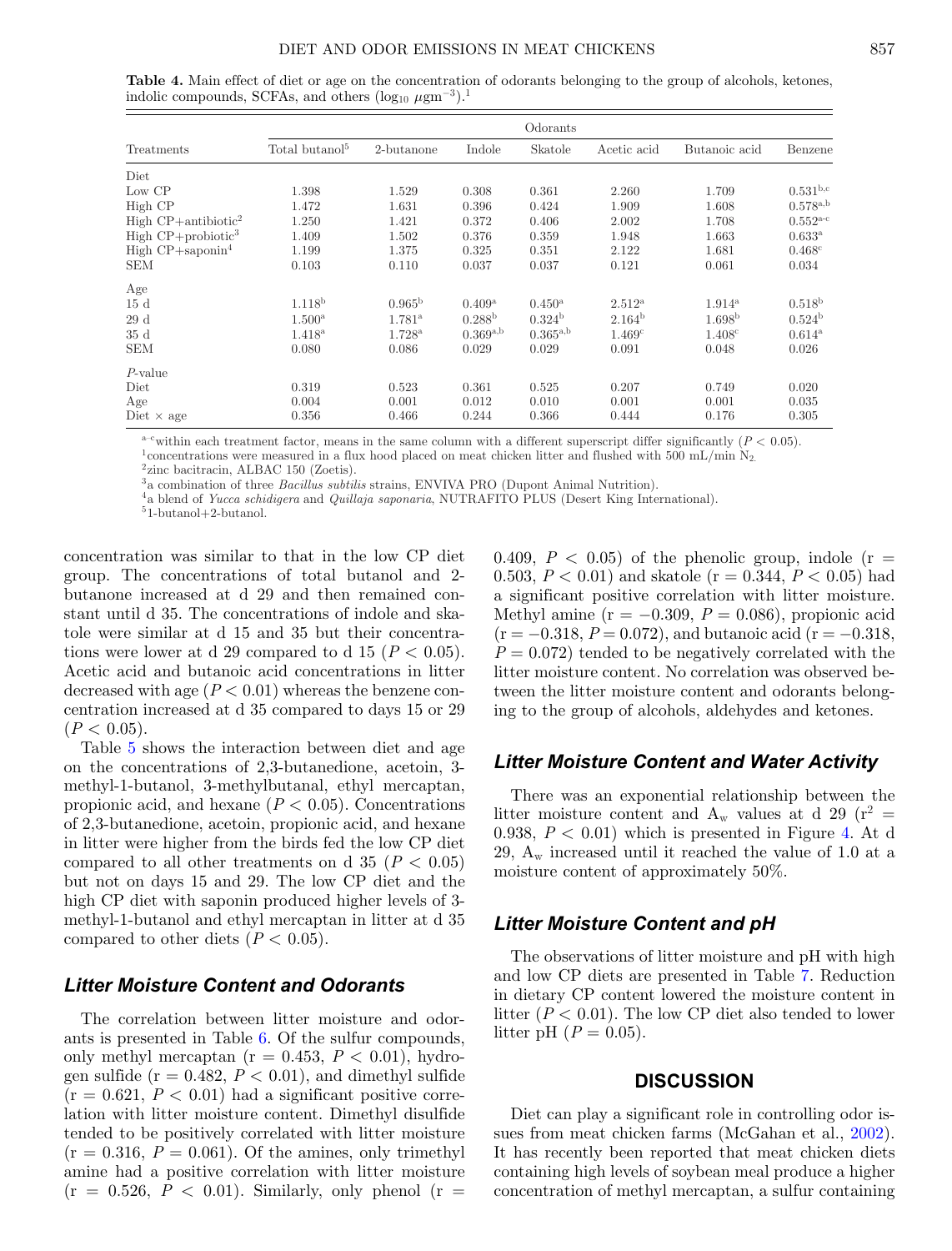#### 858 SHARMA ET AL.

<span id="page-7-0"></span>

| Table 5. Interaction effect of diet and age on the concentration of odorants belonging to the group of alcohols, aldehydes, ketones, |  |  |  |
|--------------------------------------------------------------------------------------------------------------------------------------|--|--|--|
| indolic compounds, SCFAs, and others $(\log_{10} \mu \text{gm}^{-3})$ . <sup>1</sup>                                                 |  |  |  |

|                                                                                                                                                         |                                |                                                    |                                                        |                                                      | Odorants                                                          |                                                          |                                                          |                                                    |
|---------------------------------------------------------------------------------------------------------------------------------------------------------|--------------------------------|----------------------------------------------------|--------------------------------------------------------|------------------------------------------------------|-------------------------------------------------------------------|----------------------------------------------------------|----------------------------------------------------------|----------------------------------------------------|
| Treatments                                                                                                                                              |                                | 2-3, butanedione                                   | Acetoin                                                | 3-methyl-1-butanol                                   | 3-methyl-butanal                                                  | Ethyl mercaptan                                          | Propionic acid                                           | Hexane                                             |
| Diet<br>Low CP<br>High CP<br>High $CP+$ antibiotic <sup>2</sup><br>High $CP +$ probiotic <sup>3</sup><br>High $CP +$ saponin <sup>4</sup><br><b>SEM</b> |                                | 1.762<br>1.490<br>1.527<br>1.578<br>1.703<br>0.049 | 2.989<br>2.688<br>2.666<br>2.750<br>2.836<br>0.061     | 1.533<br>1.547<br>1.529<br>1.578<br>1.525<br>0.041   | 0.965<br>0.882<br>0.973<br>0.918<br>0.857<br>0.052                | 1.091<br>1.000<br>1.025<br>1.032<br>1.042<br>0.039       | 1.125<br>0.938<br>0.969<br>0.995<br>1.016<br>0.069       | 1.889<br>1.723<br>1.768<br>1.717<br>1.831<br>0.051 |
| Age<br>15d<br>29d<br>35d<br><b>SEM</b>                                                                                                                  |                                | 1.641<br>1.643<br>1.552<br>0.038                   | 2.637<br>3.072<br>2.648<br>0.047                       | 1.371<br>1.739<br>1.516<br>0.032                     | 1.131<br>0.879<br>0.748<br>0.041                                  | 1.208<br>1.036<br>0.870<br>0.030                         | 1.289<br>1.074<br>0.663<br>0.054                         | 1.760<br>1.782<br>1.814<br>0.036                   |
| Diet $\times$ Age                                                                                                                                       |                                |                                                    |                                                        |                                                      |                                                                   |                                                          |                                                          |                                                    |
| Low CP                                                                                                                                                  | 15d<br>29d<br>35d              | $1.700^{b,c}$<br>$1.611^{b-e}$<br>$1.975^{\rm a}$  | $2.688c-e}$<br>$3.056^{\rm a}$<br>$3.222$ <sup>a</sup> | 1.361 <sup>g</sup><br>$1.603^{c-f}$<br>$1.636b-d$    | $1.148^{a,b}$<br>$0.744^{\text{d-f}}$<br>$1.002^{\text{a-c}}$     | $1.155^{a,b}$<br>$1.050b-d$<br>$1.068b-d$                | $1.171^{a,b}$<br>$1.121^{a,b}$<br>1.082 <sup>b</sup>     | $1.813b-d$<br>$1.731b-d$<br>$2.124$ <sup>a</sup>   |
| High CP                                                                                                                                                 | 15d<br>29d<br>35d              | $1.553^{c-f}$<br>$1.527^{b-f}$<br>$1.489^{c-f}$    | $2.471^{d-f}$<br>$2.962^{a-c}$<br>$2.632^{d-f}$        | 1.308 <sup>g</sup><br>$1.771^{a-c}$<br>$1.462^{e,f}$ | $1.127^{a,b}$<br>$0.847c$ <sup>-e</sup><br>$0.671^{\mathrm{e,f}}$ | $1.167^{a,b}$<br>$0.971c-e$<br>$0.860^{e,f}$             | $1.259^{a,b}$<br>$0.981^{b,c}$<br>$0.573$ <sup>d</sup>   | $1.641^{c,d}$<br>$1.703b-d$<br>$1.823^{b,c}$       |
| $High CP+ Zn$<br>antibiotic <sup>2</sup>                                                                                                                | 15d<br>$29\ \mathrm{d}$<br>35d | $1.650b-d$<br>$1.634b-d$<br>$1.297^{e,f}$          | $2.679c-e$<br>$3.086^{\rm a}$<br>2.234 <sup>f</sup>    | $1.440^{e-g}$<br>$1.802^{a,b}$<br>$1.343^{f,g}$      | $1.244^{\rm a}$<br>$0.866c - e$<br>$0.809b-f$                     | $1.271^{\rm a}$<br>$1.027^{\text{b-e}}$<br>$0.778^{e,f}$ | $1.304^{a,b}$<br>$1.123^{a,b}$<br>0.480 <sup>d</sup>     | $1.849^{b,c}$<br>$1.767b-d$<br>$1.686b-d$          |
| $High CP+$<br>probiotic <sup>3</sup>                                                                                                                    | 15d<br>$29\ \mathrm{d}$<br>35d | $1.652b-d$<br>$1.750^{a,b}$<br>1.332 <sup>f</sup>  | $2.617$ d-f<br>$3.231^{a}$<br>$2.402^{e,f}$            | $1.437e-g$<br>$1.875$ <sup>a</sup><br>$1.422^{f,g}$  | $1.131^{a,b}$<br>$0.870^{c-e}$<br>$0.554$ <sup>f</sup>            | $1.262^{\rm a}$<br>$1.122^{a-c}$<br>0.713 <sup>f</sup>   | $1.429^{\rm a}$<br>$1.109^{a,b}$<br>$0.448$ <sup>d</sup> | $1.664^{c,d}$<br>$1.908^{a,b}$<br>$1.578 ^{\rm d}$ |
| $High CP+$<br>saponin <sup>4</sup>                                                                                                                      | 15d<br>29d<br>$35\ \mathrm{d}$ | $1.747^{a,b}$<br>$1.694^{b,c}$<br>$1.667b-d$       | $2.732b-d$<br>$3.028^{a,b}$<br>$2.747b-d$              | 1.310 <sup>g</sup><br>$1.645b-d$<br>$1.618^{b-e}$    | $1.002^{\text{a-d}}$<br>$0.867c-e$<br>$0.703^{e,f}$               | $1.185^{a,b}$<br>$1.007b-e$<br>$0.933^{d,e}$             | $1.281^{a,b}$<br>$1.037^{b,c}$<br>$0.731^{\text{c,d}}$   | $1.833^{b-d}$<br>$1.800b-d$<br>$1.859^{b,c}$       |
| $P$ -value<br>Diet<br>Age<br>Diet $\times$ age                                                                                                          |                                | 0.001<br>0.201<br>0.003                            | 0.005<br>0.001<br>0.001                                | 0.880<br>0.001<br>0.019                              | 0.482<br>0.001<br>0.017                                           | 0.506<br>0.001<br>0.030                                  | 0.350<br>0.001<br>0.047                                  | 0.076<br>0.651<br>0.017                            |

<sup>a-g</sup>within each treatment factor, means in the same column with a different superscript differ significantly ( $P < 0.05$ ).<br><sup>1</sup> concentrations were measured in a flux hood placed on meat chicken litter and flushed with 500

<sup>4</sup>a blend of *Yucca schidigera* and *Quillaja saponaria*, NUTRAFITO PLUS (Desert King International).

odorant (Sharma et al., [2015\)](#page-9-2). In the same study, diets high in canola meal or soybean meal produced a high concentration of total elemental sulfur at the grower stage. Thus, meat chicken diets with different protein sources can affect the concentration of specific odorants. Similarly, manipulating dietary protein levels may alter the odorant concentrations in litter. Feeding low protein diets supplemented with a range of crystalline amino acids to provide required amino acids without excesses would be expected to reduce the excreted substrates for microbial fermentation to produce odorous metabolites.

In this study, reduction of dietary CP and simultaneous addition of synthetic amino acids lowered the litter headspace concentration of dimethyl amine, trimethyl amine, ammonia,  $H_2S$ , and phenol. Studies in pigs have shown reduced methyl sulfide, carbon disulfide, ethanthiol, phenol, 4-ethyl phenol, indole, and 3-methyl indole concentrations in manure by lowering CP in diet

(Le et al., [2007\)](#page-9-13). Similarly, ammonia emissions have been reduced by feeding meat chickens with low CP diets supplemented with crystalline amino acids (Ferguson et al., [1998;](#page-9-14) Gates, [2000\)](#page-9-15). Although lower emissions of ammonia may not necessarily correlate with the reduced odor emission rates (McGahan et al., [2002;](#page-9-12) Le et al., [2009\)](#page-9-16), the simultaneous reduction of some odorants along with ammonia by feeding a low CP diet may reduce the overall odor intensity and offensiveness. Interestingly, the concentrations of 2,3-butanedione, 3 hydroxy-2-butanone (acetoin), propionic acid, and hexane were higher in litter from the group fed the low CP diet compared to all other treatments on d 35 but not on days 15 and 29. Also, the group fed the low CP diet as well as the high C[P](#page-8-0) diet with saponin produced higher levels of 3-methyl-1-butanol and ethyl mercaptan in litter at d 35 compared to other groups. These findings suggest that a low CP diet can reduce the production of some odorous metabolites in litter but may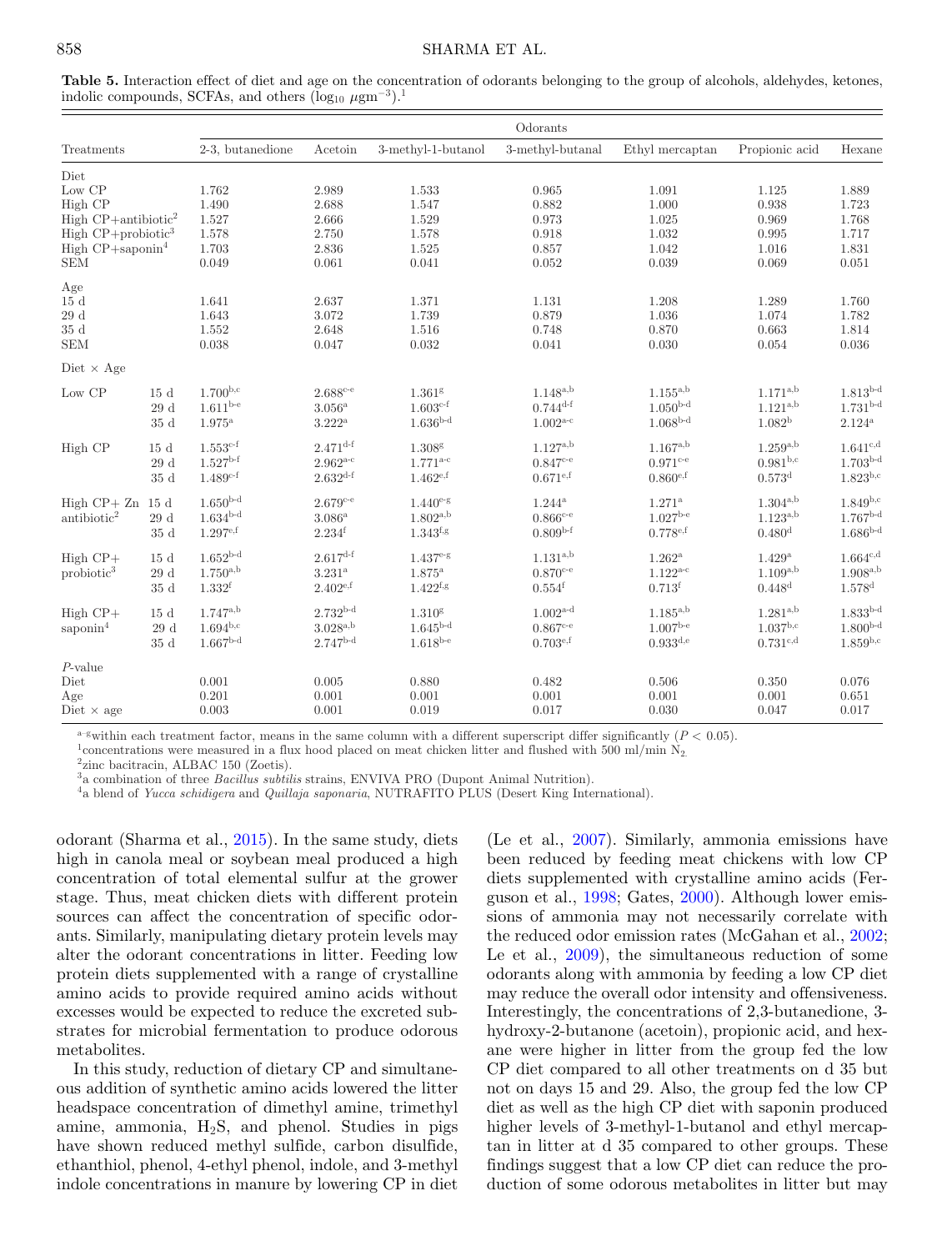<span id="page-8-0"></span>**Table 6.** Pearson correlation coefficient between litter moisture content and odorants.

| <b>Items</b>                    | Litter moisture $(r)$ | $P$ -value |
|---------------------------------|-----------------------|------------|
| Litter moisture                 | 1.0                   |            |
| Sulfur compounds                | 0.534                 | 0.001      |
| Methyl mercaptan (methanethiol) | 0.453                 | 0.006      |
| Ethyl mercaptan (ethanethiol)   | 0.108                 | 0.531      |
| Hydrogen sulfide                | 0.482                 | 0.003      |
| Dimethyl sulfide                | 0.621                 | 0.001      |
| Dimethyl disulfide              | 0.316                 | 0.061      |
| Dimethyl trisulfide             | 0.230                 | 0.178      |
| Amines                          | 0.384                 | 0.021      |
| Methyl amine                    | $-0.309$              | 0.086      |
| Dimethyl amine                  | 0.287                 | 0.089      |
| Trimethyl amine                 | 0.526                 | 0.001      |
| Ammonia                         | 0.532                 | 0.001      |
| Phenolic compounds              | 0.376                 | 0.024      |
| Phenol                          | 0.409                 | 0.013      |
| m-cresol+p-cresol               | 0.296                 | 0.079      |
| Indolic compounds               | 0.441                 | 0.007      |
| Indole                          | 0.503                 | 0.002      |
| Skatole (3-methylindole)        | 0.344                 | 0.041      |
| Alcohols                        | 0.271                 | 0.111      |
| $1$ -butanol $+2$ -butanol      | 0.286                 | 0.104      |
| 3-methyl-1-butanol              | 0.180                 | 0.292      |
| Aldehydes                       | $-0.012$              | 0.943      |
| 3-methylbutanal                 | $-0.012$              | 0.943      |
| Ketones                         | 0.210                 | 0.218      |
| 2,3-butanedione                 | 0.188                 | 0.274      |
| 3-hydroxy-2-butanone (acetoin)  | $-0.018$              | 0.918      |
| 2-butanone                      | 0.319                 | 0.058      |
| Short chain fatty acids         | $-0.249$              | 0.184      |
| Acetic acid                     | 0.001                 | 0.995      |
| Propionic acid                  | $-0.330$              | 0.071      |
| Butanoic acid                   | $-0.318$              | 0.072      |

<span id="page-8-1"></span>

**Figure 4.** Relationship between litter moisture content and water activity  $(A_w)$ .

<span id="page-8-2"></span>**Table 7.** Effects of low protein and high protein diets on litter pH and moisture content.

| Diet       | Litter pH | Litter moisture, %  |
|------------|-----------|---------------------|
| High CP    | 7.5       | $38.3^{\mathrm{a}}$ |
| Low CP     | 6.9       | 31.8 <sup>b</sup>   |
| $P$ -value | 0.05      | < 0.01              |
| SE         | 0.13      | 1.31                |

increase the production of some other odorants on d 35. The increase in some of the odorants on d 35 in the low CP group may be due to increased excretion and subsequently fermentation of carbohydrate-rich substrates relative to protein in litter. Birds fed the high CP diet, on the other hand, may have excreted more protein

and amino acids relative to carbohydrates resulting into a higher amountof protein/AA fermentation products like phenol, hydrogen sulfide, and ammonia.

Litter moisture content and litter water activity may also influence microbial growth and odor emissions. Increased litter moisture content favoured the growth of *Atopostipes* and *Bacillus* species in meat chicken litter (Wadud et al., [2012\)](#page-9-17) and these bacteria positively correlated with the levels of phenol, indole, iso-buyric acid and iso-valeric acid in pigs manure (Cho et al., [2015\)](#page-9-18). In this study, birds fed the high CP diet had 6 percentage points higher litter moisture than those fed the low CP diet. High litter moisture was positively correlated to higher concentrations of trimethyl amine, hydrogen sulfide, ammonia and phenol. Thus, higher concentratons of these odorants from the birds fed the high CP diet may also be related to high litter moisture content. Further, there was an exponential relationship between litter moisture content and  $A_w$  at d 29.  $A_w$  increased with litter moisture up to a level of 1.0 when the moisture level was nearly 50%. This finding was similar to the findings by Himathongkham et al. [\(1999\)](#page-9-19). Increased litter water activity enhances the growth of micro-organisms (Payne et al., [2007\)](#page-9-20), resulting in increased anaerobic degradation of litter. Thus, the difference in the flux of odorants from litter housing birds fed high and low protein diets may be related to the difference in substrates available in litter, changes in litter moisture content, litter water activity, and microbial ecosystem in litter.

*Bacillus subtilis* is a spore-forming bacterium that can be used as a probiotic in meat chicken diets (Dersjant-Li et al., [2014\)](#page-9-21). In this study, birds fed the high CP diet with a probiotic based on three strains of *B. subtilis* produced a lower concentration of  $H_2S$ in litter than those fed the high CP diet. Our results agreed with the findings of Zhang et al. [\(2013\)](#page-9-7) that there were lower concentrations of ammonia and  $H_2S$  in excreta of meat chickens fed diets supplemented with *B. subtilits*. Addition of *B. subtilis* also showed improved nutrient retention, decreased cecal *Clostridium* and *Coliform* counts (Sen et al., [2012\)](#page-9-22), reduced ileal, cecal and excreta *Salmonella* populations, increased *Lactobacillus* count in the ileum, caecum, and excreta and reduced *E. coli* counts in the excreta of meat chickens (Jeong and Kim, [2014;](#page-9-6) Park and Kim, [2014\)](#page-9-23). Thus, improved nutrient utilization and reduced counts of H2S producing bacterial species such as *Salmonella* and *E. coli* in the gastrointestinal tract and excreta may have resulted in lower emissions of  $H_2S$  from litter in the probiotic fed group.

Saponins are natural detergents or surfactants found in a wide variety of plants. The major commercial saponin-containing products are those derived from *Yucca schidigera* and *Quillaja saponaria* (Cheeke, [2009\)](#page-9-8). The group fed the high CP diet with saponin blend produced a lower concentration of trimethyl amine and phenol in litter compared to those fed the high CP diet alone. It has been reported that *Yucca*